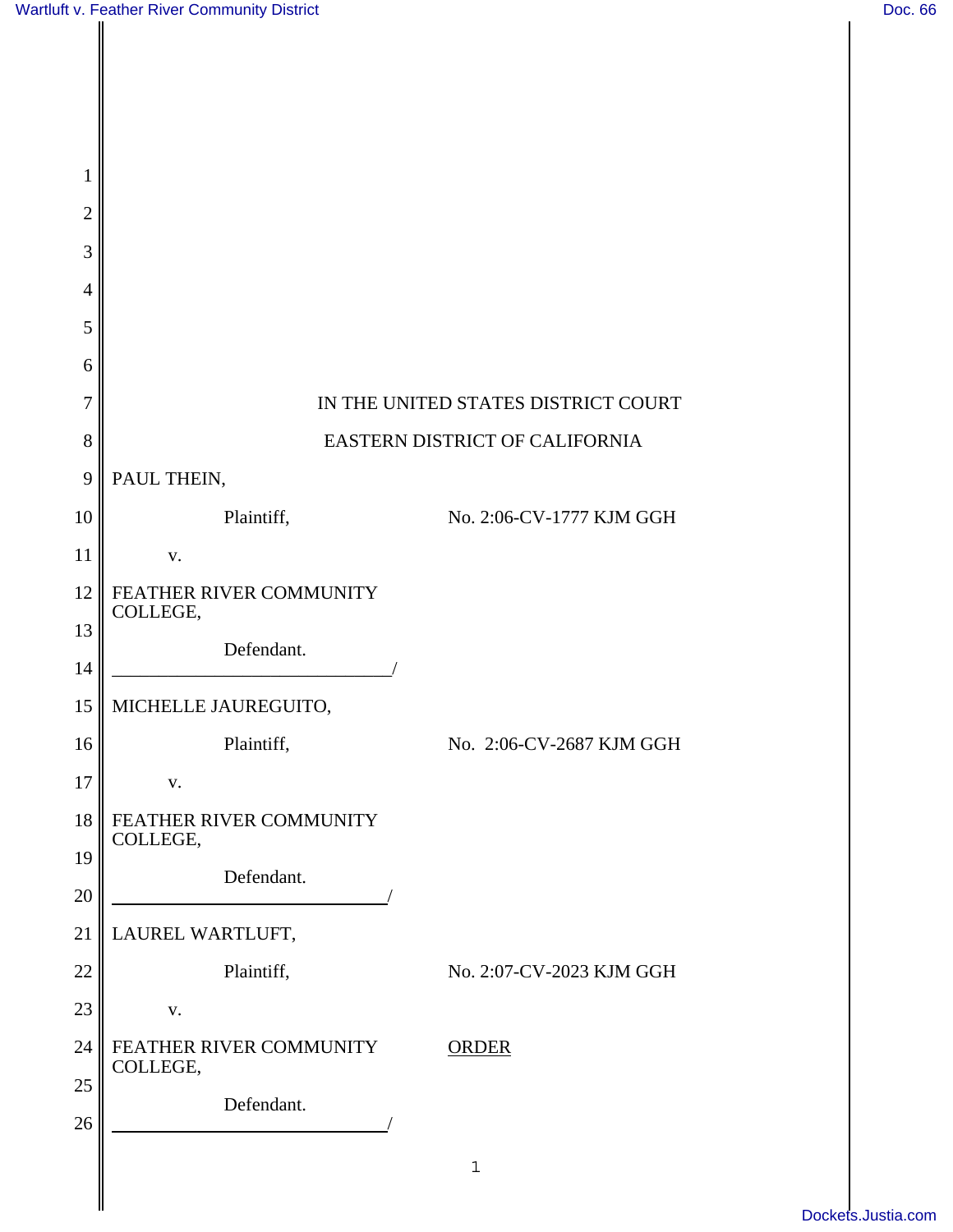1 2 3 4 5 6 7 8 9 10 11 On October 7, 2011, this court granted the motion for summary judgment brought by defendant Feather River Community College ("Feather River" or "defendant") against plaintiffs Thein, Jaureguito and Wartluft. Consequently, the court dismissed plaintiffs' federal claims and, in its discretion, declined to exercise pendant jurisdiction over plaintiffs' remaining state-law claims. Defendant timely submitted Bills of Costs totaling \$22,275 for plaintiff Thein, \$22,521 for plaintiff Jauregito and \$20,599 for plaintiff Wartluft; the bills seek an award of onethird of the common costs from each plaintiff. Plaintiffs object on the grounds that defendant's costs include undocumented expenses and items not necessary for litigation of this case and are unreasonable. As plaintiffs' objections and the responses to the objections are the same for each of the three cases captioned above, the court will cite only to the objections and the response in the Thein case.

12

For the reasons discussed below, the court grants defendant's motion in part.

## 13 I. TAXATION OF COSTS

14 15 16 17 18 19 20 21 Rule 54(d) of the Federal Rules of Civil Procedure provides that "[u]nless a federal statute, these rules, or a court order provides otherwise, costs—other than attorney's fees—should be allowed to the prevailing party." FED.R.CIV.P. 54(d)(1). "Rule 54(d) creates a presumption for awarding costs to prevailing parties; the losing party must show why costs should not be awarded." *Save Our Valley v. Sound Transit*, 335 F.3d 932, 944–45 (9th Cir. 2003). "A district court need not give affirmative reasons for awarding costs; instead, it need only find that the reasons for denying costs are not sufficiently persuasive to overcome the presumption in favor of an award." *Id*. at 945.

22 23 24 25 26 Title 28 U.S.C. § 1920 enumerates the expenses a federal court may tax as costs under Rule 54(d). *Crawford Fitting Co. v. J.T. Gibbons, Inc*., 482 U.S. 437, 441–45 (1987). Although a district court has broad discretion to allow or disallow a prevailing party's recoupment of the ordinary costs of litigation, the court may not rely on that discretion to tax costs beyond those authorized by § 1920. *Id.; see also Frederick v. City of Portland*, 162 F.R.D.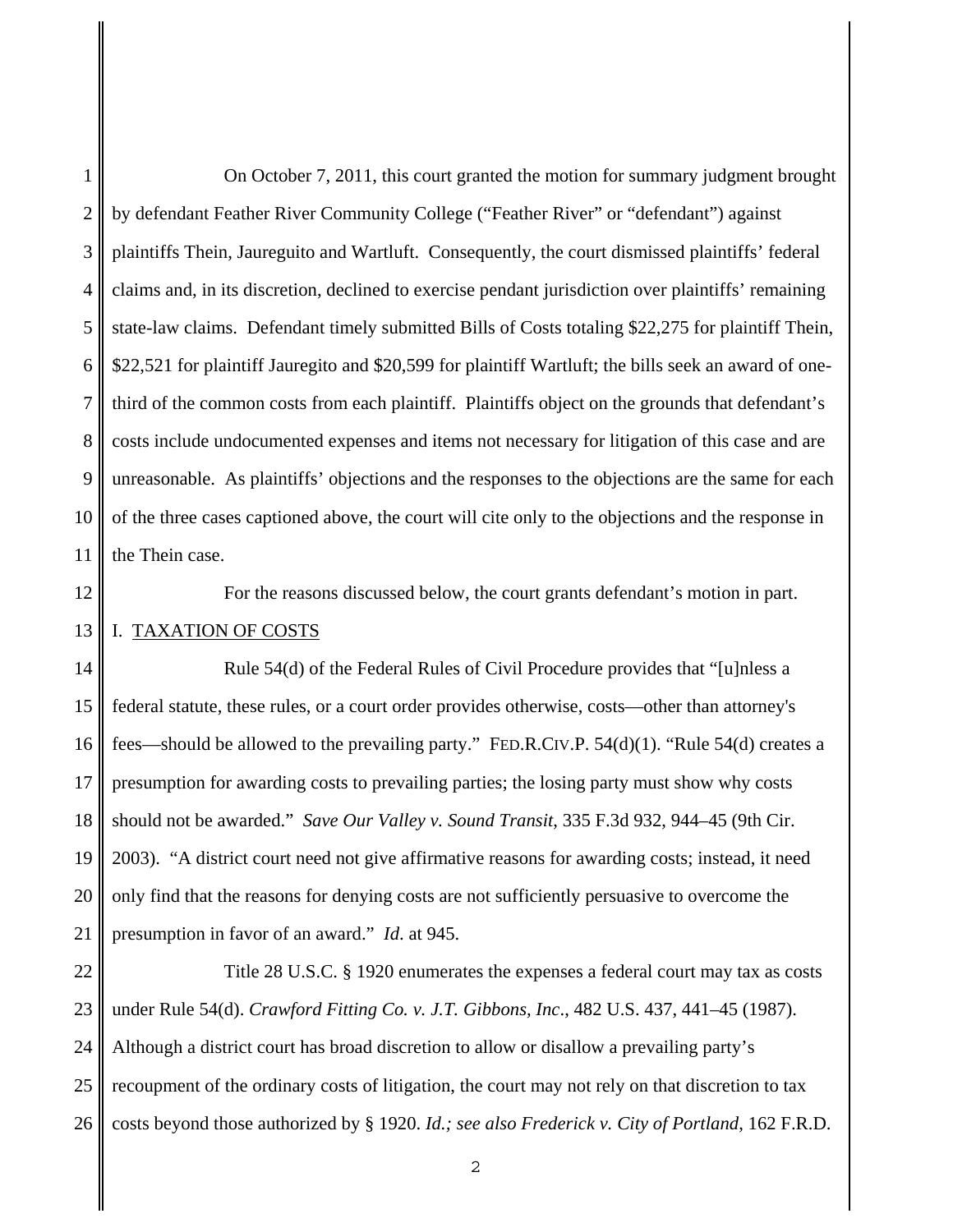1 2 3 139, 142 (D.Or. 1995). Nevertheless, courts are free to construe the meaning and scope of the items enumerated as taxable costs in § 1920. *Alflex Corp. v. Underwriters Lab., Inc*., 914 F.2d 175, 177 (9th Cir.1990) (per curiam).

II. ANALYSIS

A. Transcripts

6 7 8 9 10 11 Plaintiff contends that defendant has billed improperly for transcripts from the State Personnel Board (SPB) hearing and the transcript of a deposition in an unrelated case not involving any of the parties in this case; that defendant double billed for some deposition and hearing transcripts; that defendant submitted bills for "unknown charges" related to the SPB hearing and deposition transcripts; that defendant seeks costs for video depositions; and that defendant seeks costs for expedited transcripts.

12

4

5

i. Transcripts of State Personnel Board Hearing and Depositions

13 14 15 16 17 18 19 20 21 "Fees for printed or electronically recorded transcripts necessarily obtained for use in the case" are recoverable as costs. 28 U.S.C. § 1920(2). *See Crane-McNab v. County of Merced*, No. CIV. 1:08–1218 WBS SMS, 2011 WL 794284, at \*2 (E.D. Cal. Mar. 1, 2011). Plaintiff contends that transcripts from the SPB hearing had no bearing on the outcome of this case and, therefore, fall outside of the costs permitted under §1920(2). Defendant recognizes that ordinarily transcripts from one case would not be permissible costs in a different case, but argues that the situation is different here because the parties were involved in three cases pending simultaneously: an administrative hearing before the SPB, a state case in Superior Court, and the instant case.

22 23 24 25 26 Defendant avers that the transcripts from the SPB hearing and depositions taken in preparation for that hearing were used and relied upon by both parties in their briefs to the SPB. Def. Resp. to Pl. Obj. at 4, ECF No. 78. Defendant further contends that because the SPB hearing and deposition transcripts were used in the resolution of the SPB action, and because the SPB result was the basis for the district court's grant of summary judgment, these transcripts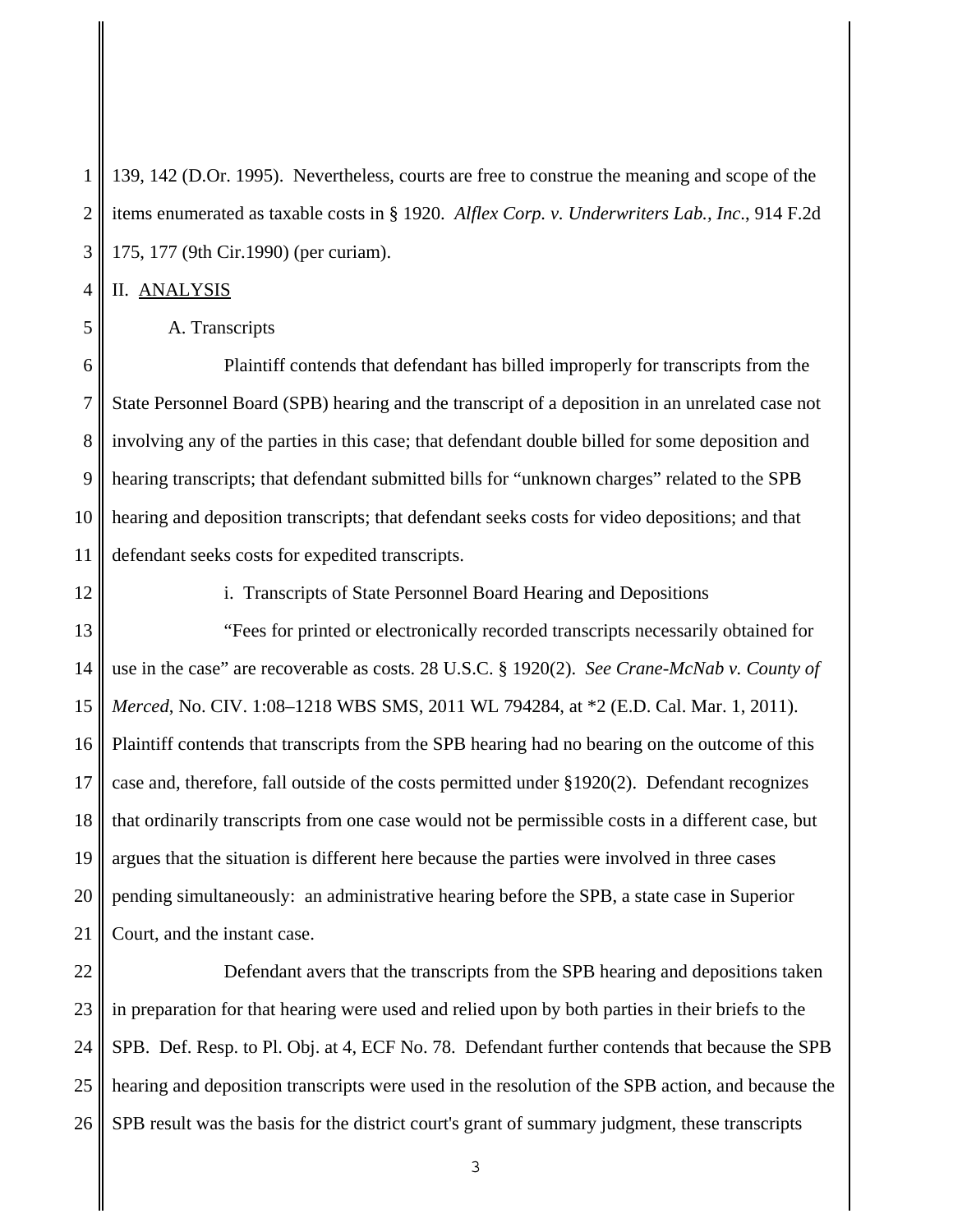1 2 3 4 5 6 7 were "necessarily obtained" for use in the district court case. ECF No. 78 at 4. Defendant relies on the parties' stipulation to the use of all discovery taken in all three matters, federal, state, and administrative, which provides in part that "[t]he parties stipulate and agree that . . . depositions taken, in related state court proceedings between, or with, any of the same parties in state court, before administrative agencies, and in the related case to be filed in this Court, shall be used and treated for all purposes as if the discovery had been conducted and the depositions taken in this case." ECF No. 9 at 4. The stipulation does not explicitly mention costs.

8 9 10 11 12 13 14 15 16 17 18 In *Competitive Technologies v. Fujitsu Ltd.*, another district court held: "[t]o the extent an award of costs may be allowable under some circumstances on the basis of agreement between the parties, there is no agreement here that would allow for such an award. Specifically, the [court order] cited by [defendant] contain[s] no express, or even implied agreement to include the costs incurred in the [administrative proceeding] as costs in this action." No. C–02–1673 JCS, 2006 WL 6338914, at \*5 (N.D. Cal. Aug. 23, 2006). In *Fujitsu*, the parties agreed to share discovery taken in a federal case and a parallel administrative proceeding. Despite this, the court was unwilling to find an implicit agreement to award costs for materials obtained in connection with the administrative proceeding where no explicit agreement existed. This court finds *Fujitsu* persuasive and does not approve taxation of the costs of the transcripts from the SPB hearing.

19

ii. Deposition in an Unrelated Case

20 21 22 23 24 25 26 Plaintiff claims that defendant improperly submitted a bill for a deposition taken in an unrelated case. Plaintiff does not identify the deposed person by name, but cites to a filing on the docket, ECF No. 72 at 29. From this, it appears that defendant submitted a bill for the deposition of Ellis Wladislaw, M.D., who was deposed in "Coughran, Elain vs. Beatty, Lance." In reply, defendant cites to a different page of the bill, ECF No. 59 at 27, and states that every bill submitted was for an individual properly deposed in the course of this litigation. ECF No. 78 at 4. Defendant does not discuss Dr. Wladislaw or explain the reference to a wholly different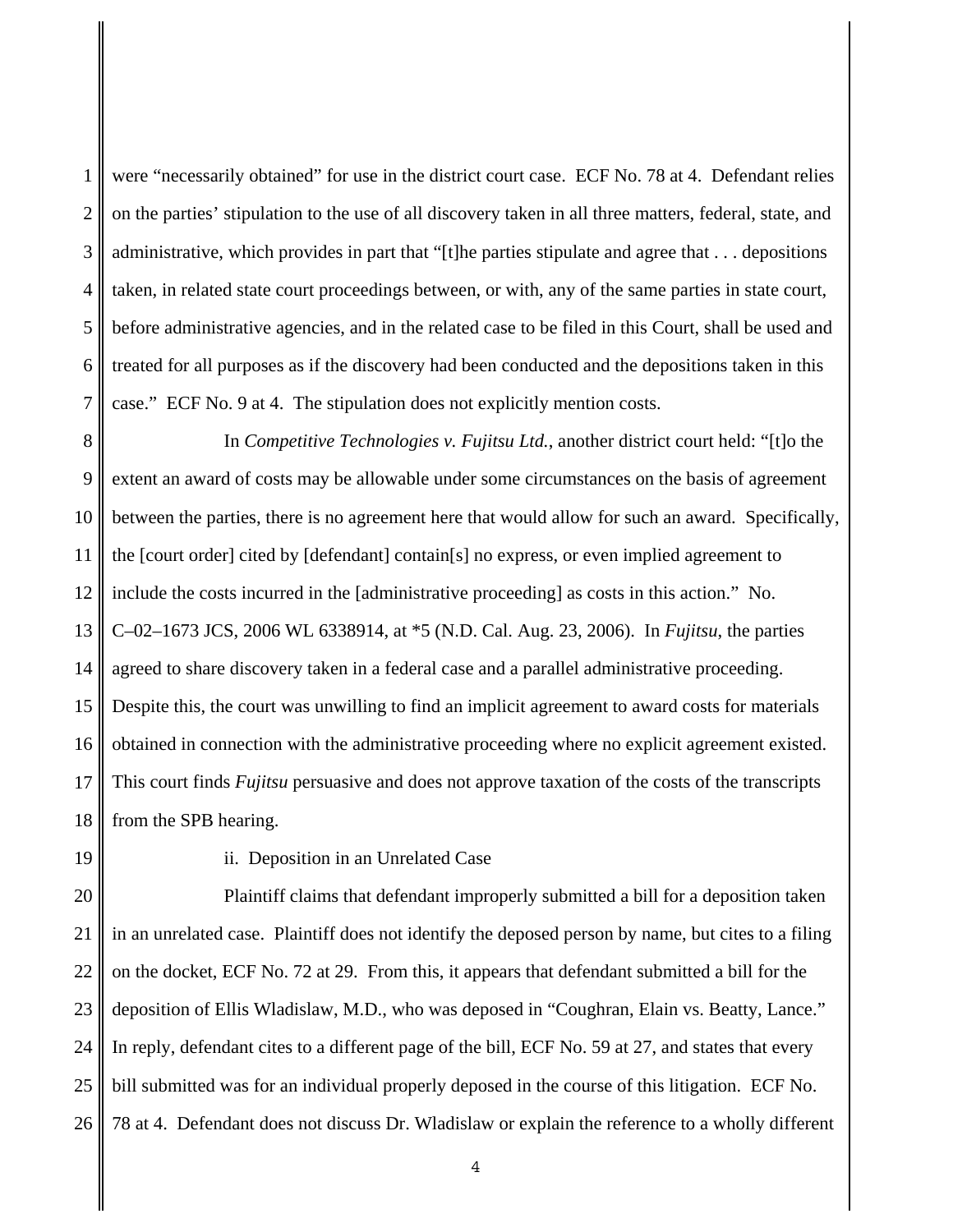case and its relation, if any, to these three cases.

2 3 4 5 6 7 8 9 10 "Costs for depositions transcripts and transcripts from other court proceedings are taxable only if they were 'necessarily obtained' for use in the case." *Terry v. Allstate Ins. Co*., No. Civ. S-05-2261 RRB DAD, 2007 WL 3231716, at \*3 (E.D. Cal. Nov. 1, 2007). In addition "[i]f the depositions are for investigatory or for discovery purposes only, rather than for presentation of the case, courts have found that they are not taxable. . . .Where a motion for summary judgment is granted, 'whether [the cost of a deposition] can be taxed is generally determined by deciding whether the deposition reasonably seemed necessary at the time it was taken.'" *Gregorie v. Alpine Meadows Ski Corp*. No. CIV. S–08–259 LKK/DAD, 2011 WL 590605, at \*2 (E.D. Cal. Feb. 10, 2011) (internal quotations and citations omitted).

11 12 13 14 15 16 Defendant avers that the discovery included "the deposition of numerous witnesses who were questioned about all three related cases to the extent of their personal knowledge." ECF No. 78 at 3. Nevertheless, defendant has failed to demonstrate that the deposition plaintiff objects to was "necessarily obtained" for use in this case; in fact, the supporting documents show that Dr. Wladislaw was deposed in connection with a completely different case. The court will not approve costs relating to the deposition of this witness.

17

iii. Multiple Copies of Transcripts

18 19 20 21 22 23 24 25 26 Plaintiff contends that defendant double-billed for some of the hearing transcripts from the SPB hearing as well as for some of the deposition transcripts from the hearing. ECF No. 73 at 3. Defendant responds that it did not double bill; however, because defendant was represented by two law firms, "it was necessary and prudent for [it] to order an original and two copies of each deposition taken." ECF No. 78 at 5. Neither §1920(2), nor Rule 292 of the Local Rules for the Eastern District of California, specifies the permissible number of copies a party may include in a Bill of Costs. Few cases have addressed this issue; however, at least one case suggests that a party may tax costs for only one hard copy of a transcript. *See McKesson Info. Solutions, Inc. v. Bridge Med., Inc*., No. CIV. S-02-2669 FCD KJM, 2007 WL 1139557, at \*1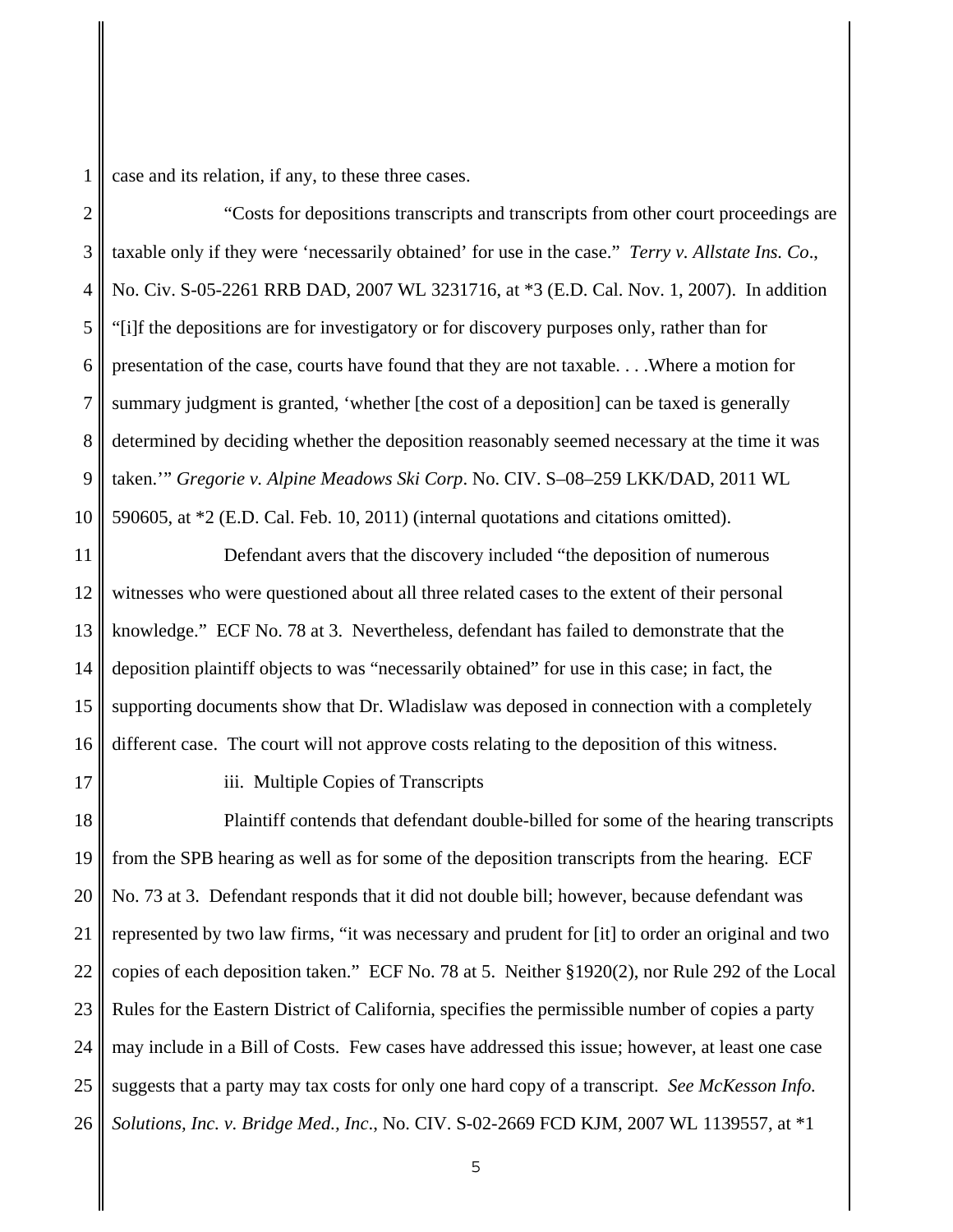1 2 3 4 5 6 7 8 9 10 11 (E.D. Cal. Apr. 17, 2007) (stating that an invoice listing an "original and one copy was properly divided in half); *see also Cargill Inc. v. Progressive Dairy Solutions, Inc*., No. CV–F–07–0349 LJO–SMS, 2008 WL 5135826, at \*4 (E.D. Cal. Dec. 8, 2008) (stating that a party is entitled to an original and one copy of a deposition where the additional copy was obtained at no extra charge). Other courts have said that "courts may not tax the costs of transcripts of depositions provided merely for the convenience of the requesting attorney." *Barber v. Ruth*, 7 F.3d 636, 645 (7th Cir. 1993), *superseded on other grounds by rule,* FED. R. CIV. P. 30(b). In this case, defendant has not shown why the two copies of the deposition transcript were "necessarily obtained for use in the case" but rather only that it was convenient to have two. 18 U.S.C. § 1920(4). Defendant will be allowed the cost of the original deposition transcript of each witness only.

12

iv. Cost for Stenographic and Video Copies of Same Deposition

13 14 15 16 17 In 2008, Congress amended 28 U.S.C. § 1920, which now permits taxation of "fees for printed or electronically recorded transcripts necessarily obtained for use in the case." 28 U.S.C. § 1920(2). Here it does not appear that defendant is seeking to bill for both stenographic and videographic copies of the same deposition. The bill for video depositions will be allowed.

18

v. Expedited Transcripts

19 20 21 22 23 24 Plaintiff contends that defendant should not be permitted to recover costs for expedited transcripts because "[d]efendant provide[d] no documentation to show why expedited transcripts were necessary." ECF No. 73 at 4. Defendant responds that the expedited copying of the exhibits from the SPB hearing was necessary "to ensure that [it] had a correct copy of the evidence to date in order to impeach witnesses, refresh recollections and not to duplicate evidence that had already been submitted." ECF No. 78 at 6.

25 26 Courts generally conclude that the costs of expedited transcripts should not be allowed as a matter of course, but may be permitted upon a showing of necessity. *See Kalai v.*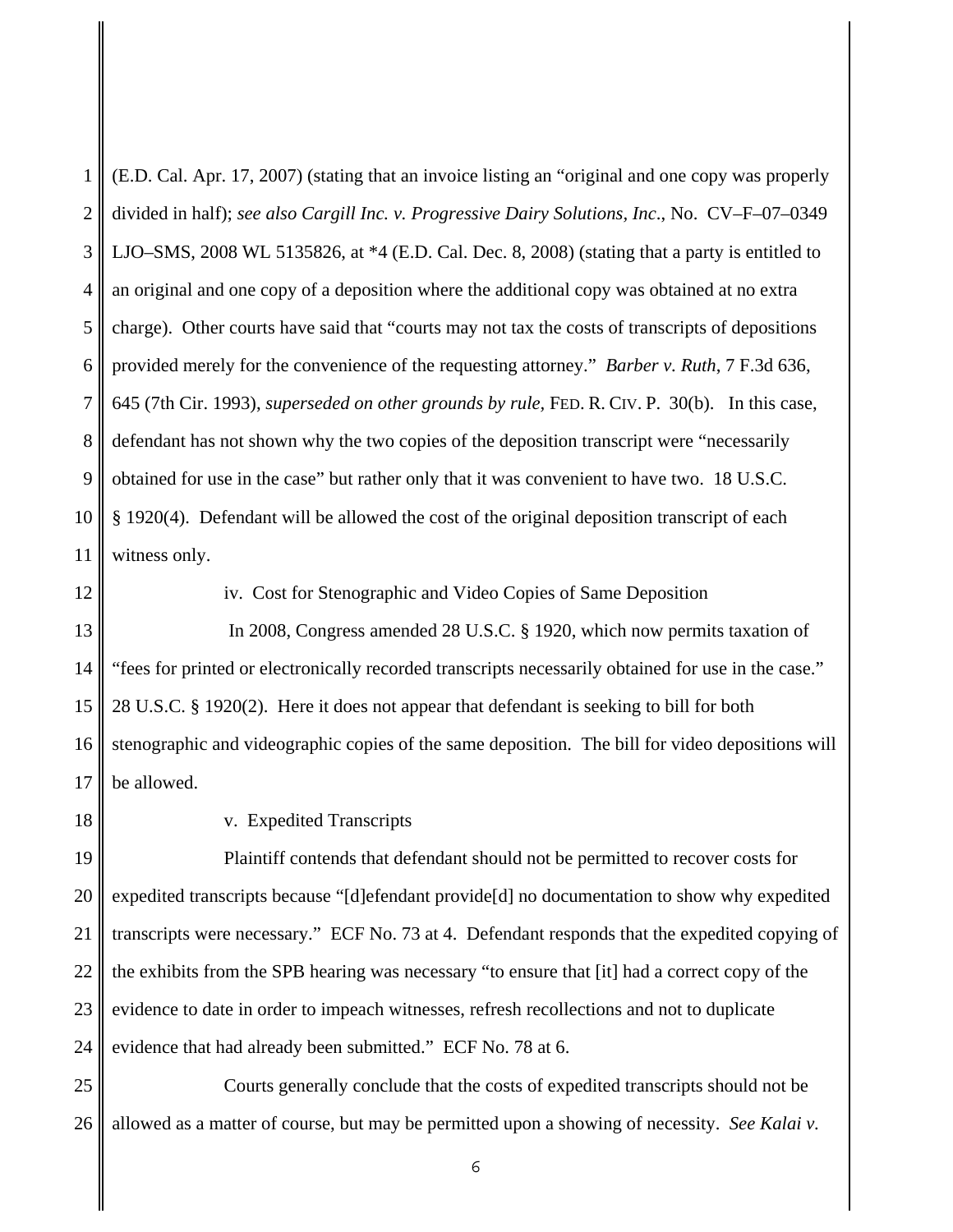1 2 3 4 5 6 7 *Hawaii*, Civil No. 06–00433 JMS–LEK, 2009 WL 2224428, at \*11 (D. Haw. Jul. 23, 2009) (disallowing cost for expedited deposition transcript where party failed to make a showing of need), *recommendation adopted by* 2009 WL 2516359 (Aug. 13, 2009); *Meier v. United States*, No. C 05–04404 WHA, 2009 WL 982129, at \*2 (N.D. Cal. Apr. 13, 2009) (permitting the cost for expedited transcript in order to accommodate deposition schedule plaintiff requested). In this case, it appears that any expedited transcripts were used only in the SPB hearing, not in this litigation. The cost is disallowed.

B. Witness Fees

8

23

9 10 11 12 13 14 15 16 Plaintiff objects to \$817 in witness fees claimed by defendants in connection with the SPB hearing. Plaintiff contends that because the witness testimony was not necessary for the resolution of the federal case, these costs should not be permitted. ECF No. 72 at 4. Plaintiff also argues that defendant's lodging costs for witnesses were unreasonable and included two no-shows where the witness did not even stay at the hotel but the hotel billed for the night. *Id*. Defendant argues that the witness testimony was relied upon by the SPB in reaching its resolution, and that this court in turn relied upon the resolution reached by the SPB. ECF No. 78 at 6-7. It also argues that the lodging expenses were reasonable.

17 18 19 20 21 22 Although there is no blanket prohibition on awarding costs incurred in connection with related litigation, defendant has not demonstrated here how the particular witnesses' testimony, rather than the result of the SPB proceeding, were tied to this court's resolution of the questions presented. *Gulfstream III Assoc., Inc. v. Gulfstream Aerospace Corp*., 995 F.2d 414, 420 (3d Cir. 1993). As the court disallows this portion of the claimed costs, it need not consider whether the expenses were otherwise reasonable.

C. Exemplifications and Copies

24 25 26 "Under 28 U.S.C. § 1920(4), the fees for exemplification and the costs of making copies of any materials where the copies are necessarily obtained for use in the case are taxable as costs. Similarly, under Local Rule 292(f)(5) [(E.D. Cal.)], [f]ees for exemplification and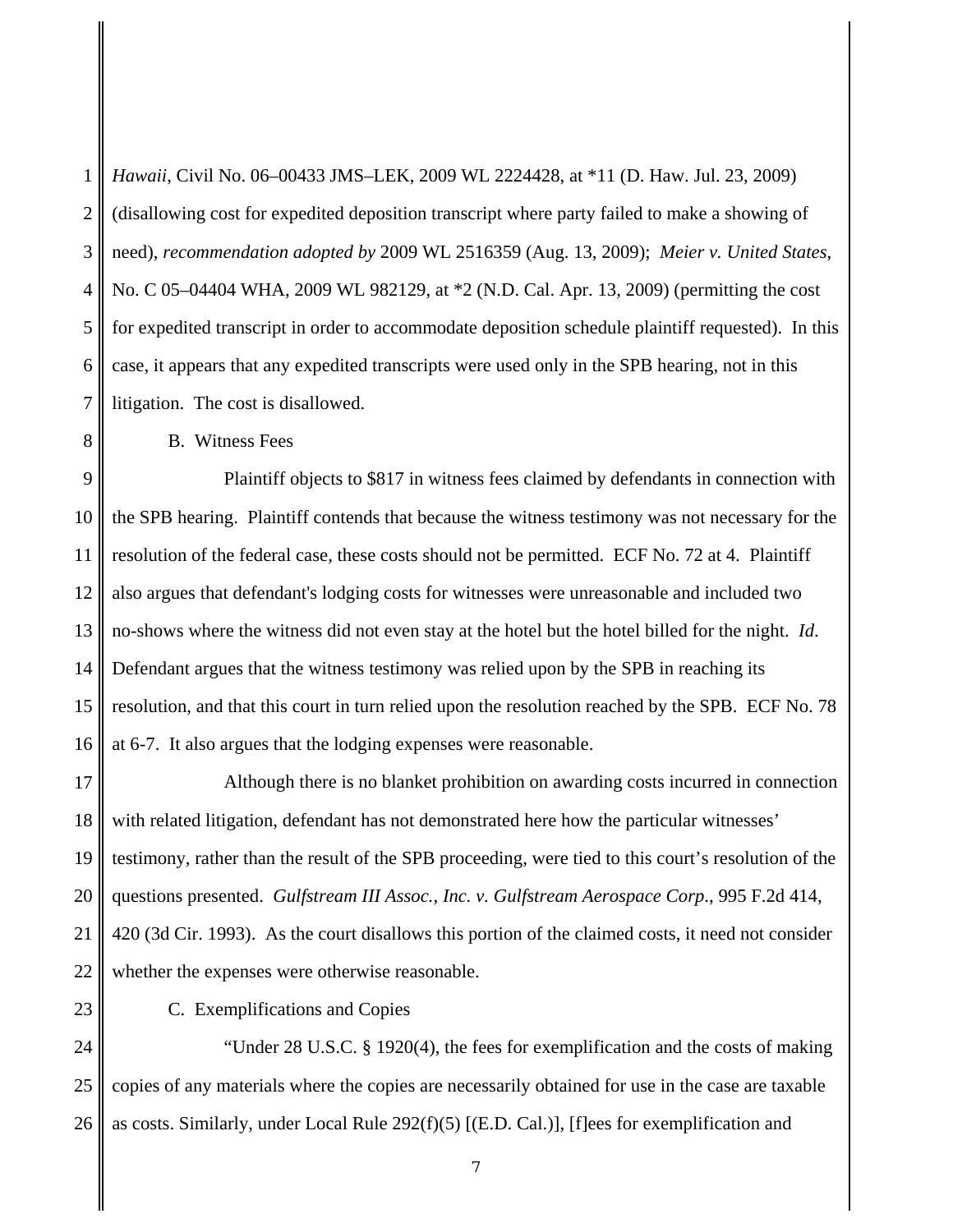1 2 3 4 5 6 copies of papers necessarily obtained for use in the action are taxable costs." *AmeriPride Services, Inc. v. Valley Indus. Service, Inc.*, No. CIV. S–00–113 LKK/JFM, 2012 WL 1641749, at \*3 (E.D. Cal. May 9, 2012) (internal quotations marks omitted). "[T]he Ninth Circuit has held that, as long as the items fall within the taxable costs of § 1920 and any applicable Local Rule, the cost is permissible." *Tubbs v. Sacramento Cnty. Jail*, 258 F.R.D. 657, 660 (E. D. Cal.2009) (citing *Aflex Corp. v. Underwriters Lab., Inc*., 914 F.2d at 177).

7 8 9 10 11 12 13 Here, defendant seeks \$3,391 in fees for exemplification and copies it claims were obtained for use in this case. Plaintiff correctly points out that defendant does not provide any documentation with its bill to support the amount requested. Plaintiff cites *English v. Colorado Department of Corrections*, 248 F.3d 1002, 1013 (10th Cir. 2001), which denied costs to a prevailing party where the party provided only a "list of [the] names of the[] service providers, the amounts paid, and a blanket assertion that the costs incurred are among those allowed under

14 § 1920."

15 16 17 18 19 20 21 22 23 24 In response, defendant provides the Declaration of Jennifer L. Hippo, who proffers documentation of copy costs totaling \$2,266.99. ECF No. 78-1, Ex. 2. Of this amount, \$913.86 is identified with a date, a dollar amount, and the accompanying text "Photocopying Charges for this period;" with other expenses identified on a separate sheet as "In House Photocopy Costs;" costs for copies of medical records and copies of records from Don Huggins, Ph.D., along with costs for copies of records from the SPB, from PACER, and for an incident report from the Plumas County Sheriff. ECF No. 78-1 at 35. Defendant contends that the "redacted billing statements . . . show sufficient information demonstrating that the expense of copying documents was the result of numerous motions, legal briefing, and the State Personnel Board hearing." ECF No. 78 at 7-8.

25 26 Despite defendant's protestations, the information provided is not sufficient to show that the copies made were "necessarily obtained for use in this case." Not only does the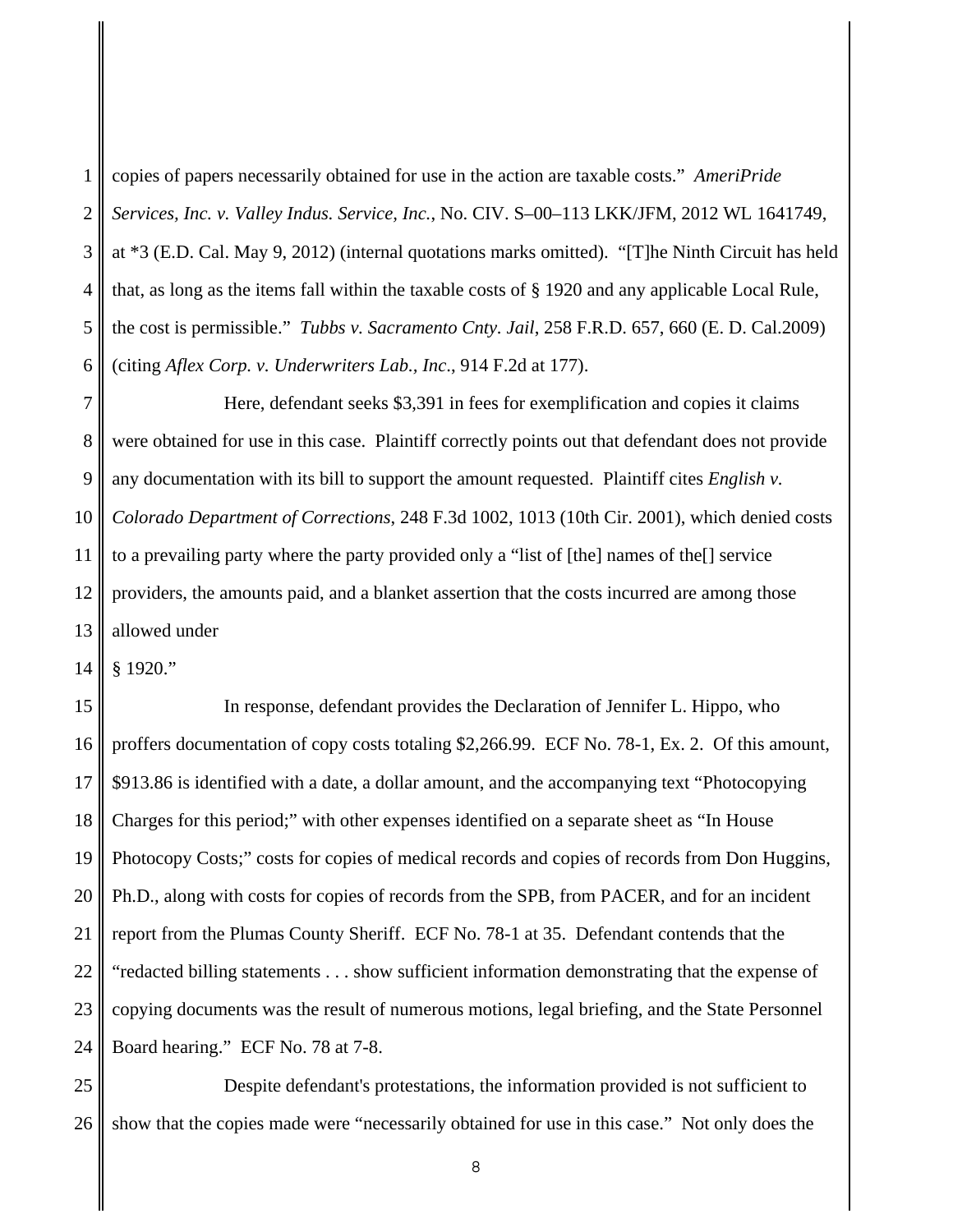1 2 3 4 5 6 7 8 9 10 11 12 requested amount of \$3,391 not match up with billing statements, but the defendants also fail to show which copying costs were expended in which case, administrative, state, or federal. Moreover, as in another case in this district, "[w]hile defendants contend that some of these copies were made pursuant to plaintiffs' requests and some were made in an effort to pursue informal resolution of the case, it is not clear which, if any, of these copies were made for the purpose of presenting any argument to the court or complying with discovery requests." *Yeager v. Bowlin*, No. CIV. 2:08-102 WBS JFM, 2010 WL 716389, at \*3 (E.D. Cal. Feb. 26, 2010; *see also Ferreira v. M/V CCNI Antofagasta*, No. 2:04-cv-1916-MCE-DAD, 2007 WL 3034941, at \*2 (E.D. Cal. Oct. 16, 2007) ("The mere recitation of the phrase 'necessarily incurred,'as Plaintiff has done in his Bill of Costs, is not sufficient to meet the requirements of Section 1920 and the supporting authorities."). The court disallows all the costs for copies and exemplification.

D. Other Costs

13

14 15 16 17 18 19 20 21 Plaintiff objects to defendant's "other costs" in the amount of \$377. These costs are listed as "Capitol: Binding, copies, etc. re: Rule 26 Disclosure" and "Capitol: Binding, copies, etc. re: Depositions," and supported by invoices attached to the Bill of Costs. *See* ECF 72, Ex. C. Regarding the binding and tabs included in this category, there is no showing that either of these claims come within the parameters of the Local Rules or 28 U.S.C. § 1920. *Cf. MEMC Elec/Materials v. Mitsubishi Materials*, No. C–01–4925 SBA (JCS), 2004 WL 5361246, at \*12 (N.D. Cal. Oct. 22, 2004), *adopted as modified by* 2004 WL 5363614 (N.D. Cal. Nov. 22, 2004) (finding that cost of tabs cannot be taxed where they are not authorized by Local Rules).

22 23 24 25 26 Defendant also claims costs for CD duplication and the expenses identified as "Heavy Litigation" and "Light Litigation Copies." ECF 72, Ex. C. Defendant avers that "most of these documents were transmitted to plaintiff through discovery." ECF No. 78 at 8. Furthermore, defendant claims that the "Heavy Litigation" copies made on January 7, 2007, were in connection with its Rule 26 disclosure, and that the "Light Litigation Copies" made on